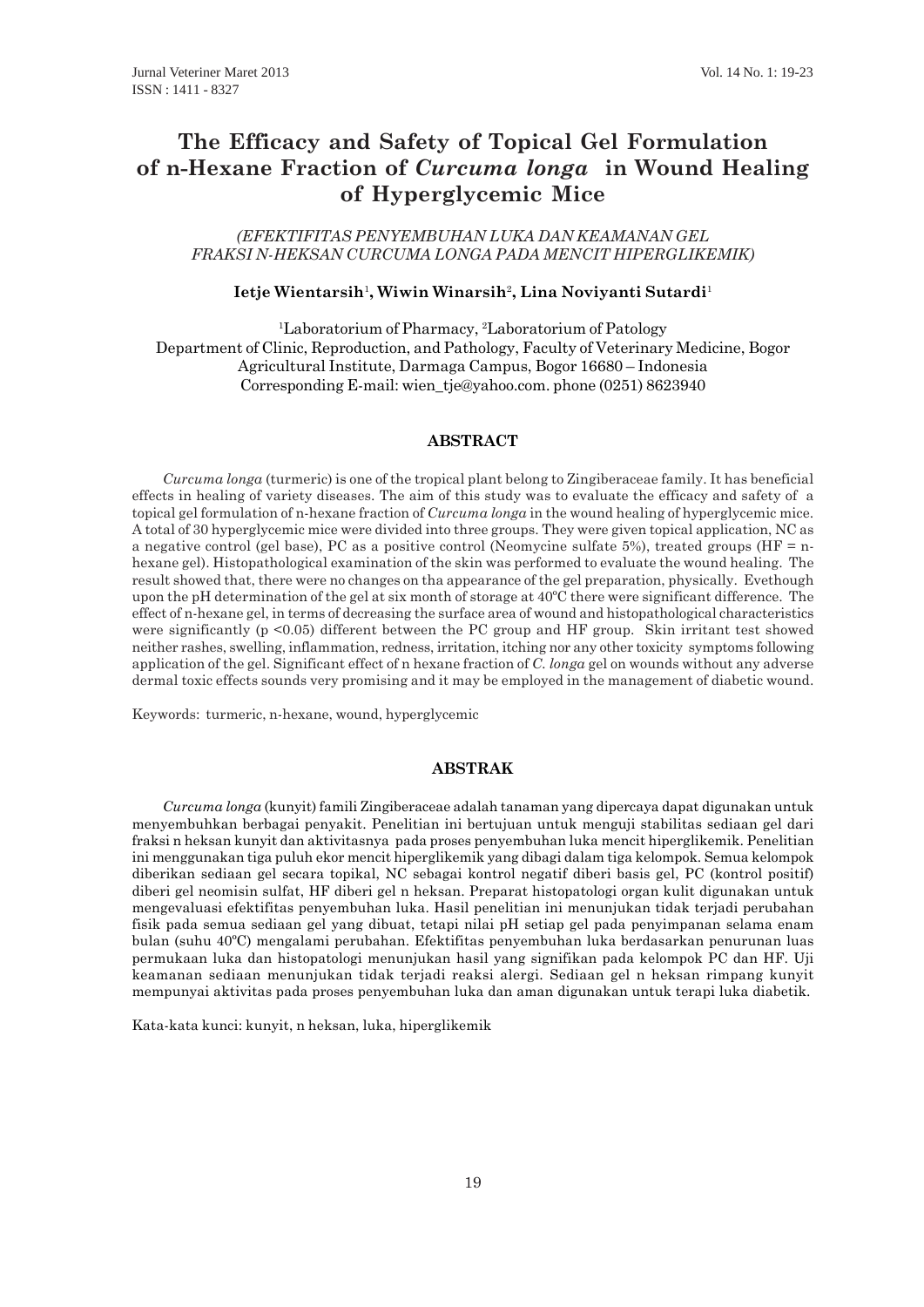#### **INTRODUCTION**

Plants have been one of the important sources of medicines because over 60% of all pharmaceuticals are plant-based. The other name of *Curcuma longa* Linn is *Curcuma domestica* Valeton (Zingiberaceae) or turmeric (locally known as kunyit). Its has been widely used in Indonesia and other parts of Southeast Asia as a spice and a coloring agent in cooking. Turmeric was found to be effective on topical application such as allergy, antibacterial and anti-inflammation (Jain *et al.,* 2007). Turmeric is established as an excellent remedy for wound healing since antiquity. The local application of Curcuma longa powder efficiently heals septic wounds in diabetic patient (Pandya *et al*., 1995). Turmeric contains an essential oils and fatty oils. An isolate from turmeric oil has been reported to have antifungal, antimutagenic, and antibacterial activity. Turmeric were also contains curcuminoids altatone, bisdemethoxycurcumin, dimethoxycurcumin, diaryl heptanoids, and tumerone. Curcumin, a polyphenol compound, is responsible for the yellow color of turmeric and is thought to be the most active pharmacological agent. Turmeric may be standardized to contain approximately 95% curcuminoids per dose. The dried root of turmeric reportedly contains 4-8% curcumin, of which curcumin I is the most abundant, but may not be the most biologically active. The curcumin was known insoluble in water and ether, but soluble in ethanol, dimethylsulfoxide, and other organic solvents. The anti-inflammatory properties of curcumin are thought to be due in part to suppression of prostaglandin synthesis. Prostaglandin synthesis from arachidonic acid is catalyzed by two isoenzymes: COX-1 and COX-2 (Jain *et al*., 2007).

The foot ulcers in human health were known as an one of the main complications in diabetes mellitus, with a 15% life time risk in all diabetic patients. The problem and features of foot ulcers in human health are infection, ulceration, or gangrene. Neuropathy, poor circulation, and susceptibility to infection are the three major contributors to the development of diabetic foot; which when present, foot deformities or minor trauma can readily lead to ulceration and infection. Not all diabetic foots are preventable, but appropriate preventive measures can dramatically reduce their occurrences. Since all treatments have a partial effect in ulcer improvement and amputation rate; so more effective treatments are essential (Larijani *et al.,* 2008). By cases problem background as described aboved, these research was designed for explored efficacy and safety of a topical gel formulation of n hexane fraction of *Curcuma longa* in hyperglycemic mice.

#### **RESEARCH METHODS**

The rhizome of Curcuma longa were collected from the Research Institute of Spices and Medicinal Plants (BALITRO) Bogor and identified by LIPI Research Center determinations in Cibinong Jl. Tentara Pelajar No. 3 Cimanggu Bogor 16111, E-mail : balittro@telkom.net.

#### **Data collection**

Ethanol extract and n hexane fraction of *C. longa* was evaluated for presence of various phytoconstituents by performing different qualitative chemical tests reported. It showed the presence of alkaloid, flavonoid, polifenol, saponins and quinon (Khandelwal 2005).

Turmeric powder was macerated with ethanol for 72 h and the extract was concentrated at a temperature not exceeding 60ºC, which gave a semisolid extract. The *C. longa* extract was partitioned with n-hexane and gave n hexane fraction (Liu C. *et al.*, 2007).

Gels containing 10% of n hexane fraction of *C. longa* with carbopol, propylene glycol, TEA, methyl paraben, propyl paraben were prepared. The gels were tested for stability and toxicity in human normal skin. The gels were placed in the stability chamber, which was maintained at 25°C and 40°C, 75% relative humidity for 21 days. The gels were then observed for any change in the product performance such as physical appearance, pH, and viscosity (Srikanth *et al*., 2008)

The gel of n hexane fraction of *C. longa* has been applied on the back hand of ten respondent. Skin irritant monitoring of n hexane fraction of *C. longa* gel, if no showed rashes, swelling, inflammation, redness, irritation, itching nor any other toxicity symptoms, gel safe to used (Moghbel *et al*., 2007)

Thirty Hyperglycemia mice (*Mus musculus* albinus) as a subject research reffered to hyperglycemia in animal was achieved by intraperitonial injection of STZ  $(40 \text{ mg kg}^{-1} \text{ i.v})$ (Eshrat and Hussain, 2002; Mazunder *et al.,* 2005) weighing 25-30g were selected. The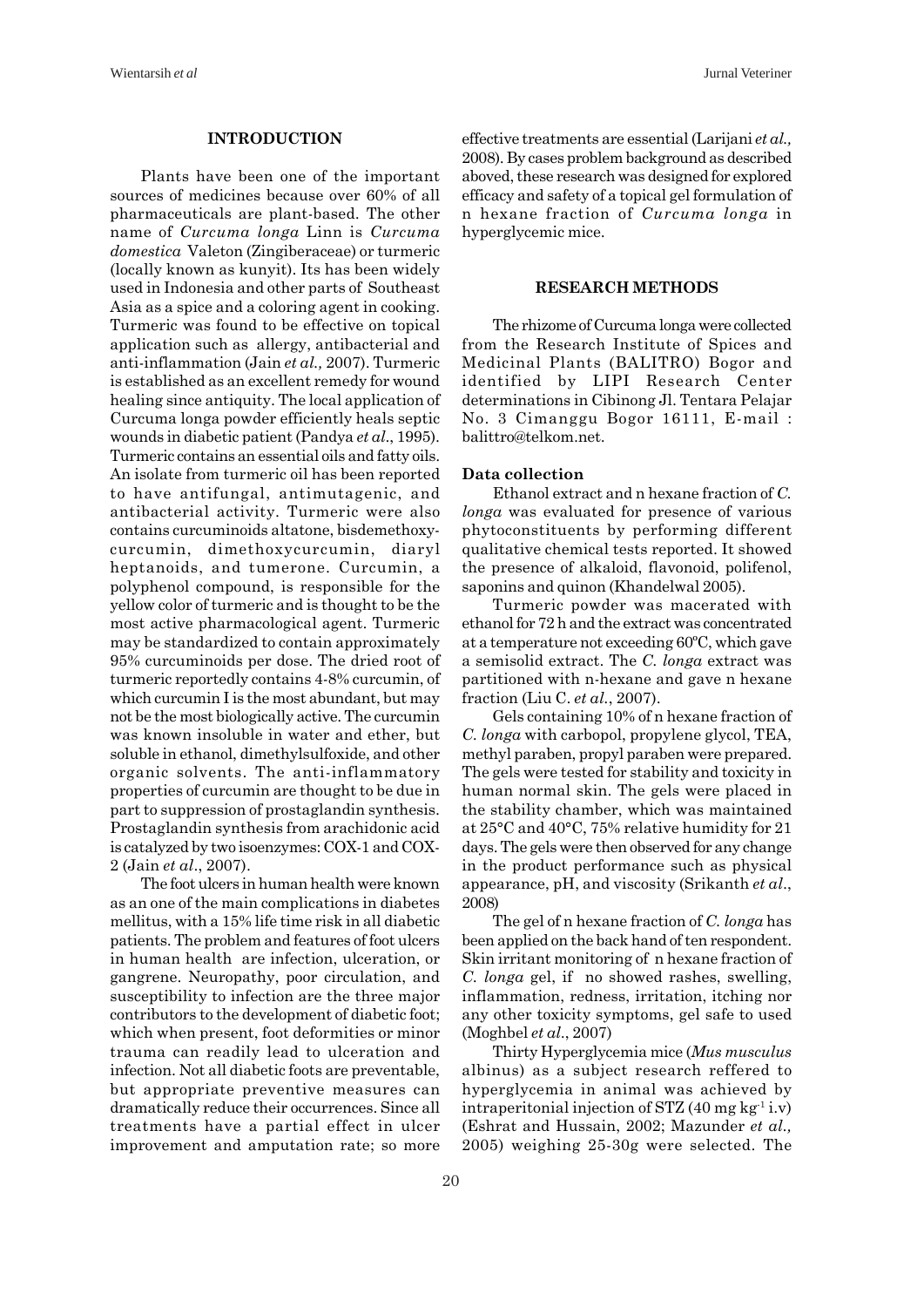animals were housed under normal laboratory conditions. They had free access to food (Standard pellet) and water *ad libitum* and maintained at 24 - 28ºC temperature, 60-70% relative humidity. The hair on the back skin were shaved and 2 days later the incision about 1,5 cm were done. The wound bearing animals were divided into three groups of ten animals each. The first group of animals as a negative control (NC) without any treatment, the second group received neomycin sulfate 5% as a positive control (PC) and the last group received n hexane fraction (HF). During 21 days post-operatively, the formulations were applied topically two times daily in wounds mice for 21 days.

On 21th day, the regenerated tissue from the healing wounds was collected for histopathological studies. Sections from regenerated tissue were examined for reepithelization and capillary number. The degree of reepithelization was given a percentage value, 0% being equivalent to no closure and 100% equivalent to complete wound closure. The number of capillary lumens in the granulation tissue was counted in the complete wound crosssection at magnification 40X (Halper *et al.,* 2003; Chen *et al.,* 2005).

#### **Data analysis**

Analysis of variance was used to test the statistical significance of difference among groups. Statistical significance in the difference of the mean was determined by Duncan method at significance 0.05%.

#### **RESULTS AND DISCUSSION**

Phytochemical investigation of n hexane fraction of *C.longa* showed the presence of alkaloids, saponin, Quinon and polifenol.

Gels of n hexane fraction of *C. longa* were found to be stable in the accelerated stability studies, as there no change in the color, odor and consistency, and there was no phase separation observed during the course of study, but the pH determination in six months storage periods at temperature 40°C showed that each gel had significant differences (p> 0.05). Skin irritant test showed neither rashes, swelling, inflammation, redness, irritation, itching or any other toxicity symptoms.

Histological evaluation was carried out for the treated and untreated groups. There was a marked increased blood vessel formation and enhanced reepithelisation as a result of treatment with n hexane fraction of *C. longa* gel and neomycin sulphate 5%. There was full thickness re-epithelisation, in which epidermis was thin and well organized. The granular layer was well formed and one cell in thickness. Group HF showed comparable results when compared to NC. The wound area has already covered with full thickness epidermal regeneration. Group PC and HF, complete re-epithelisation, vascularisation and hair follicles formation were observed (Fig. 1). Early dermal and epidermal regeneration in group HF also confirmed that the n hexane fraction had a positive effect towards re-epithelisation (Fig.2).

Healing process, a natural body reaction to injury, initiates immediately after wounding and occurs in four stages. The first phase is coagulation which controls excessive blood loss from the damaged vessels. The next stage of the healing process is inflammation and debridement of wound followed by reepithelisation which includes proliferation, migration and differentiation of squamous epithelial cells of the epidermis. In the final stage of the healing process collagen deposition and remodeling occurs within the dermis.

Study on animal models showed enhanced rate of wound healing and drastic reduction in healing time than negative control, which might be due to enhanced epithelisation (Fig.2). The animals treated with n hexane showed significant results when compared to NC groups. The treated wound after seven days itself exhibit marked dryness of wound margins with tissue regeneration. Increased reepithelisation may be due to the metabolic activity of curcuma which might have significantly contributed to healing process. The study reveals that n hexane fraction of *C. longa* treated groups possesses good wound healing properties which may be attributed to the individual or combined action of phytoconstituents like alkaloids, saponins and polifenol present in it (Jain *et al*. 2007). Turmeric is established as an excellent remedy for wound healing since antiquity. The local application of *Curcuma longa* powder efficiently heals septic wounds in diabetic patient, reported by Pandya et al (1995). The main causes foot ulceration in diabetic are neuropathy, these case frequently compounded bacterial infection with organisms such as Staphylococcus aureus and Streptococcus pyogenes (Shi *et al.*, 2007). *Curcuma longa* showed significant antimicrobial activity (Iyangar *et al.,* 1995, Kapoor, 1997,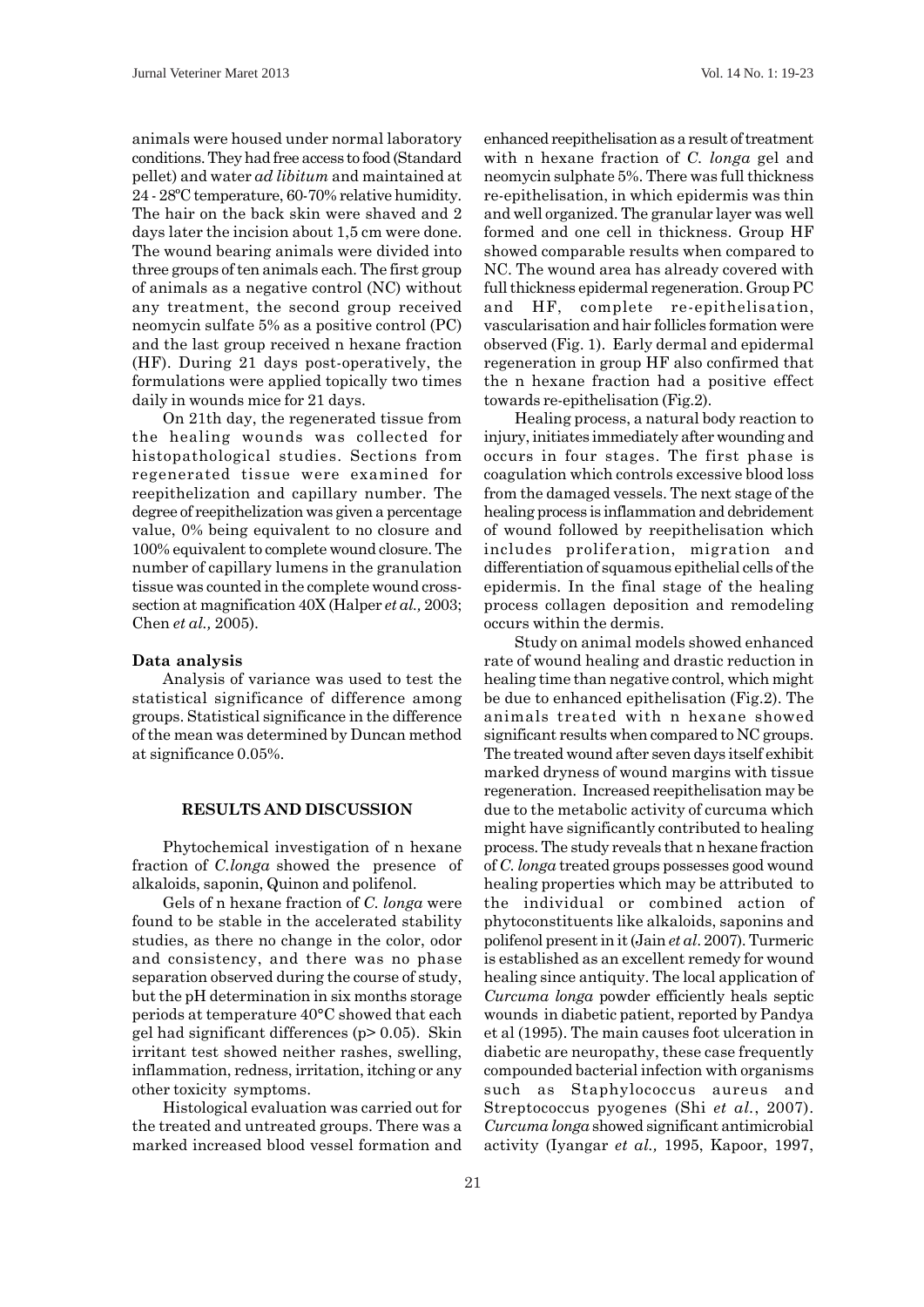

Reepithelization % 60 40  $20$  $\circ$  $\overline{2}$  $\overline{4}$ 14 21  $\overline{7}$ Days a 30 25 20 Capillary number<br> $\frac{15}{5}$ 5  $\circ$  $\overline{2}$  $\overline{a}$  $\overline{7}$ 14 21 Days b

120

100

80

Figure 1. Histopathology of the wound in skin mice at day 21st. Negative Control (NC), Positive Control (PC) and nHexane Fraction (HF). The number of reepitehelization was completely occured in PC and HF group, but in NC group was not completely. Masson Trichrome staining.

Figure 2. The course of wound healing in reepithelization and capillary number in hyperglycemic mice. a Re-epithelization. b Capillary number. GF (blue circle) and PC (red circle), and the untreated wounds of hyperglycemic mice (NC green circle) are shown in each panel.